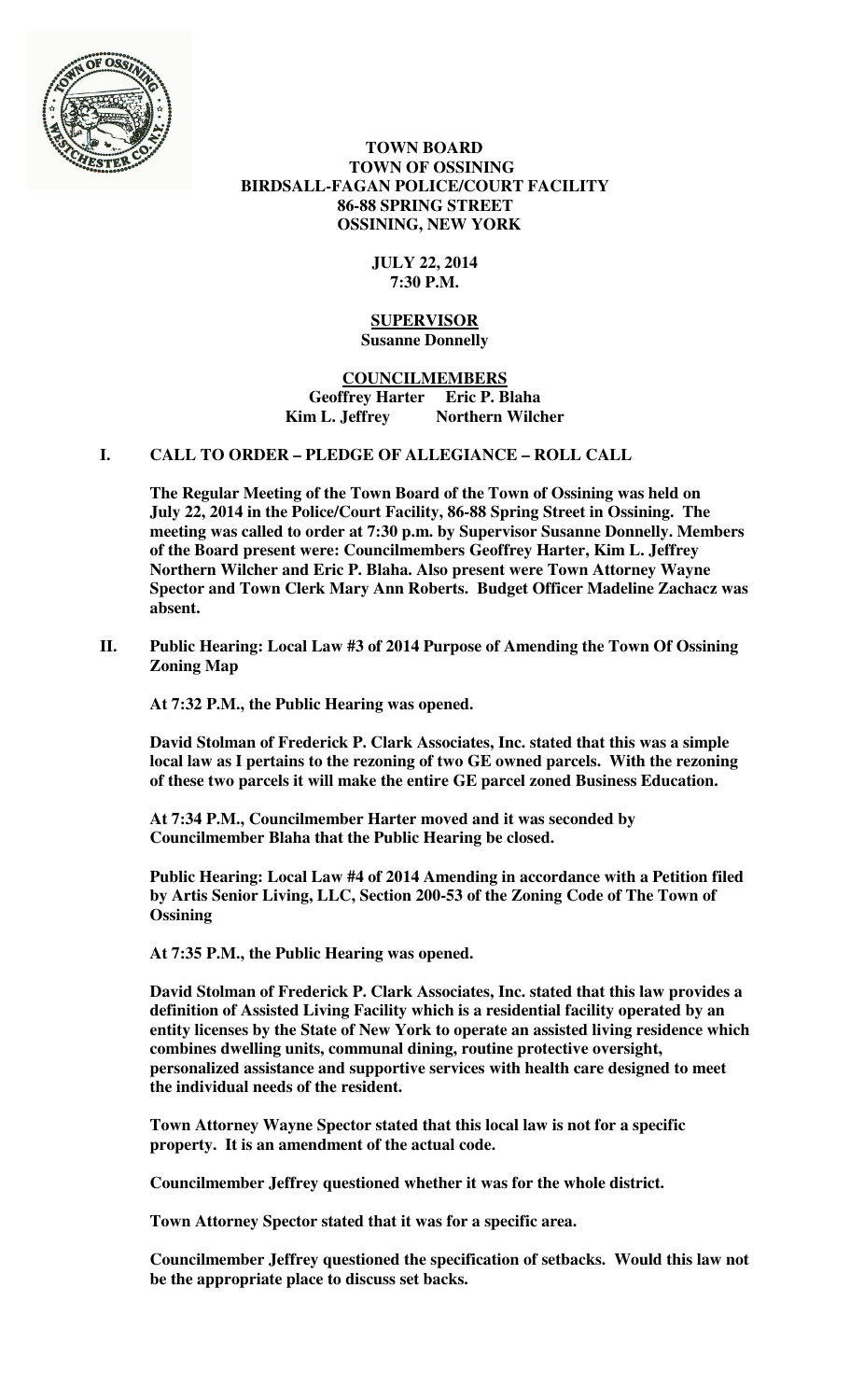**Supervisor Donnelly suggested that we discuss the setbacks with the potential developer** 

**Councilperson Jeffery suggested we look at this now since we will have to review the comprehensive plan. The structures on North State Road tend to be smaller structures. Councilperson Jeffrey wanted to know if this was the appropriate to review the setbacks.** 

**David Stolman of Fredrick P. Clark Associates, Inc. did not see any assisted living facilities that would require larger setbacks or rigorous standards.** 

**Supervisor Donnelly would like to stay on the whole umbrella under the comprehensive plan review. When would be the appropriate time be for a developer to question the setbacks?** 

**Mr. Spector advised that it could go before the Planning Board and this law is only adding a use. If the Board felt that specific requirements were necessary then the answer is yes.** 

**Councilperson Jeffrey questioned if there is a comprehensive plan review can we review the setbacks?** 

**Supervisor Donnelley stated that not at this time. This is a public hearing and this topic will come up again in a work session on August 5th. At this time, we need to hear from the public.** 

**Town Attorney Spector stated that the Planning Board did not feel it was time to change the setbacks.** 

**Ms. Donna Sharrett Morningside Drive advised that she is not objecting to the usage change. There is a growing need for assisted living facilities. How does the public hearing get advertised? Supervisor Donnelly & Clerk Roberts explained how it was advertised. Ms. Sharrett clarified that this facility is not strictly for Ossining residents. There is also a variety of facilities that Artis could use. How was .5 of the parking determined?** 

**Mr. Stolman felt that number was appropriate.** 

**Ms. Sharrett is not in favor of adopting this law because it could impact her property.** 

**Supervisor Donnelly thought Ms. Sharrett's suggestions were good.** 

**Town Attorney Wayne Spector advised that the planning board is empowered to do enhanced screening but it depends on the extent of the use. It is up to the town board and it is discretionary.** 

**Ken Kamber Morningside Drive was concerned that the residents at this facility would walk away on their own. Would ask they the Board takes this special condition into consideration.** 

**Councilperson Harter stated that he would hope that this facility would have State requirements.** 

**Supervisor Donnelly explained that the board will discuss this further on August 5th Town work session.** 

**Janet Garrett from a law firm that represents Artis Living. Ms. Garrett pointed out a couple of things. The Petition is pointing out a particular use and she does not feel that setbacks should be discussed at this time. She said that there were some items that were discussed tonight that could be discussed further at the Planning Board level.**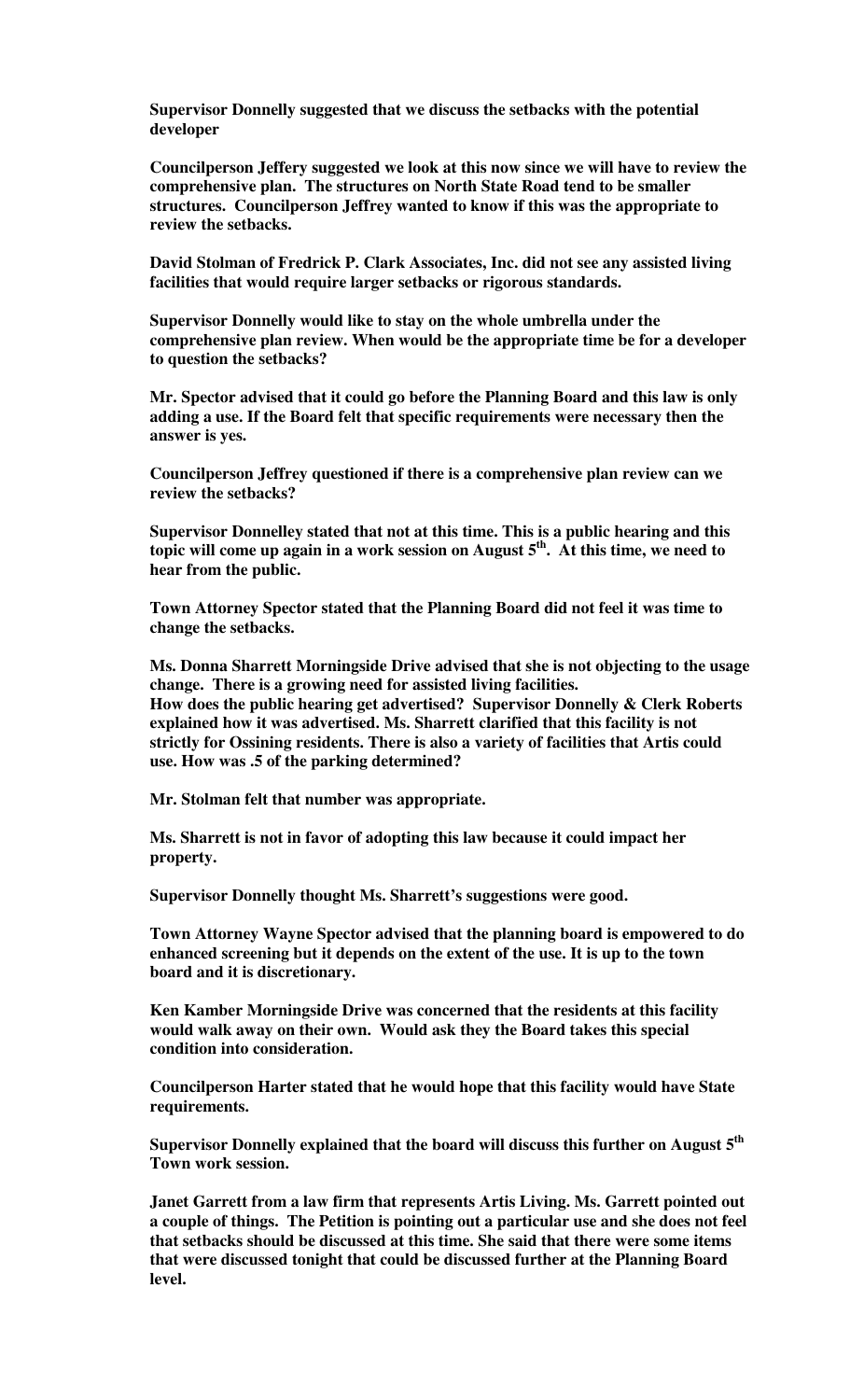**Councilperson Harter questioned how many residents would be living in this facility.** 

**Ms. Garrett explained that this a 64 bed facility.** 

**At 8:21 P.M., Councilmember Blaha moved and it was seconded by Councilmember Wilcher that the Public Hearing be closed.**

# **III. ANNOUNCEMENTS**

**Supervisor Donnelly read the following statement:** 

**There is so much going on in the Town. What a magnificent place to live and to be part of a community who truly cares. The Town is proud of its openness and how transparent we are. You can go to the Town of Ossining web page and find out about everything we are working on or have worked on. Sometimes each of us gets frustrated with how things are going or the speed of a project or decision. It is essential to understand that everything takes time. Please don't let others agenda influence your investigation of what is best for you and your fellow residents. Concerning the proposals for Police Services for the Unincorporated Area we are getting great feedback from the residents and commercial property owners. As each of you are aware it takes time to complete the review of any project or contract, there are many steps to insuring that due diligence is done properly. There needs to be a justification of the costs as well as documentation of what could change any project or contract as well as what the bottom line is. Some of the questions we asked the Village of Ossining as a follow up are:** 

- **We understand that for the first six months you plan on using overtime to man the shifts for the Unincorporated Area with the reminder of the year using experienced officers while the new officers receive some on the job training in the Village. Is that assumption correct?**
- **What does your contract read about seniority concerning overtime?**
- **Was that taken into consideration when developing your proposal?**
- **The Village agrees that it takes up to 10 (ten) officers to cover the shifts that we requested with days off, sickness and vacations. We are interested in seeing your spreadsheets showing the cost of the Town team of officers for the entire year. No names of course but the estimated cost per shift which of course was used to make your proposal.**
- **What is your policy on back-filling when there is sickness of an officer assigned to the Town? If it is to use officers on overtime has that been calculated into the proposal?**
- **How will the Village budget be affected (if at all) from this?**
- • **If as the end of the year you find that there is a cost difference between the proposal and the actual costs that will be responsible for the difference?**
- **Will the Town be invoiced or will the Village taxpayers become responsible?**
- • **We would also like to better understand if it is the opposite; if we do not spend the entire contract, would we be invoiced for the less amount?**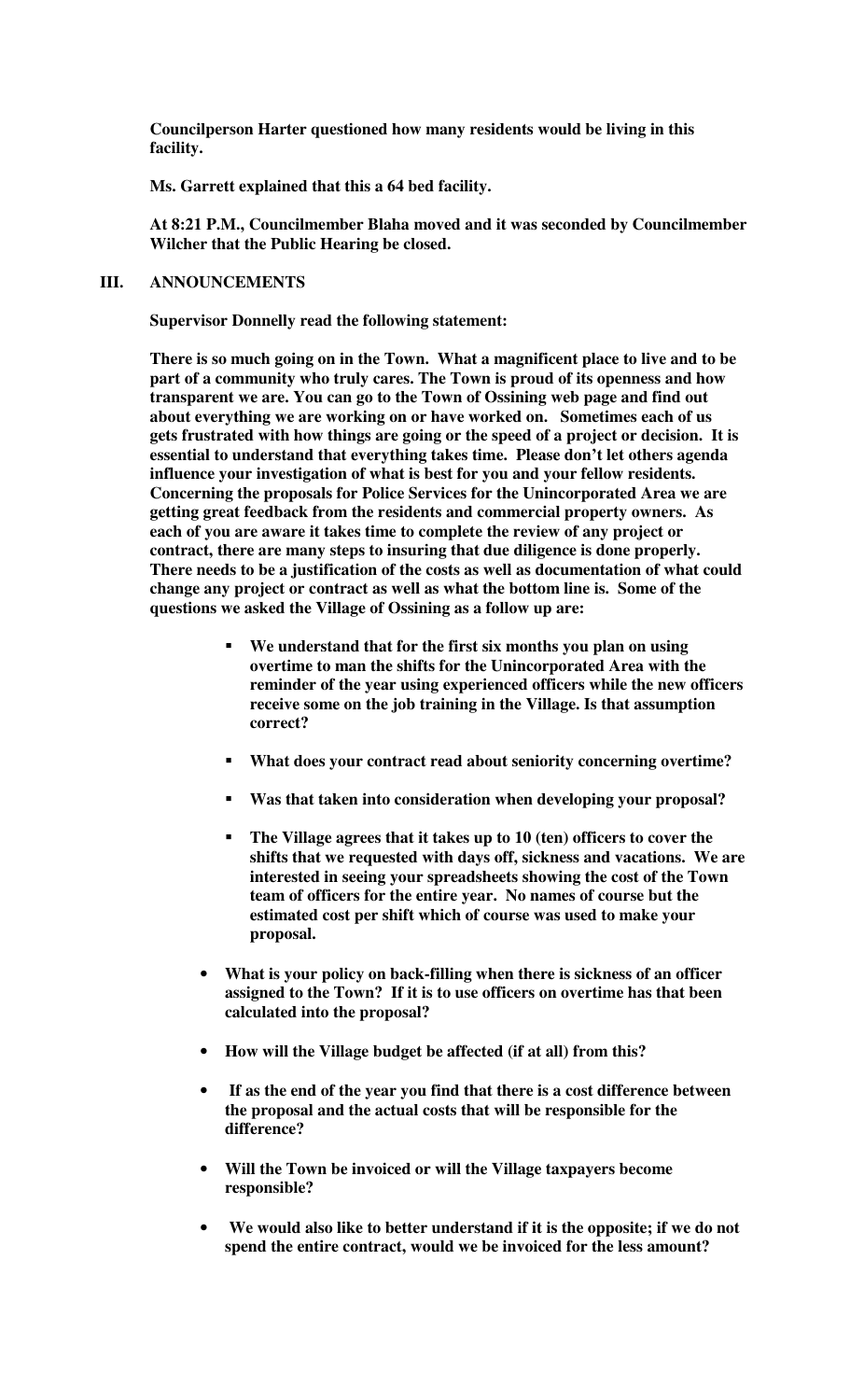- **Please identify to us what would cause the Village of Ossining to enact an increase (extreme circumstances) in the proposed price (please give a breakdown). We assume that breakdown of extreme circumstances would carry over for the entire contract. Is that a good assumption?**
- **While we do not have an SRO we currently have an officer at AMD throughout the lunch/recess period and at dismissal. What support does the Village of Ossining see for the school? We believe that the schools must be a part of any formal program so they understand and are partners in the program. Should the Village of Ossining be chosen and a program was established for working with the students in a proactive way, we have all the numbers (percent of population) from when we spent a few months trying to get others to work with us on the SRO position and would be more than happy to share those numbers and participate with the other entities.**

**Tonight we will have had two public hearings on zoning amendments which will allow us to offer different services in our commercial corridor. Having mixed use on North State Rd will bring more people to the commercial district and help all of our local shop owners and restaurants. The Town Board is very conscious of the situations with the Ossining Schools and work with of the rezoning of two of GE properties as Mr. Stolman has said simply makes their properties all have the same zoning.** 

**Thank you Mr. Stolman for coming tonight to explain this process to the residents. We are also voting on a zoning change that will not increase density but rather clear up some language concerning special permits rather than as of right. Also we made lot size 20,000 square feet with a maximum of 2 houses vs. 40,000 with a max of 4 houses. This will allow us to get off of the HUD list of 6 municipalities that it perceived had zoning that exclusionary.** 

**Again we will be voting on Tax certs that continue while we move forward with our total Town reassessment for more information on that please go to the Town of Ossining web page or call us at 762-6001.** 

**Councilperson Jeffrey reminded residents to please give The Board your opinion regarding the RFP on the police proposals. The Town is creating a flyer to give residents information pertaining this the police proposals and information on the reevaluation process. If you would like to help with the handouts, please contact the Town Supervisors Office.** 

**Clerk Roberts advised that the Westchester County Clerk mobile unit will be at the Ossining Community Center on July 24th at 2:00 p.m.** 

# **IV. PUBLIC COMMENT ON AGENDA ITEMS**

# **V. BOARD RESOLUTIONS**

## **A. Approval of Minutes**

**Councilmember Jeffrey moved and it was seconded by Councilmember Harter that the following be approved:** 

**Resolved, that the Town Board of the Town of Ossining hereby approves the July 8, 2014, Minutes of the Regular Meeting as presented.** 

 **Motion Carried: Unanimously**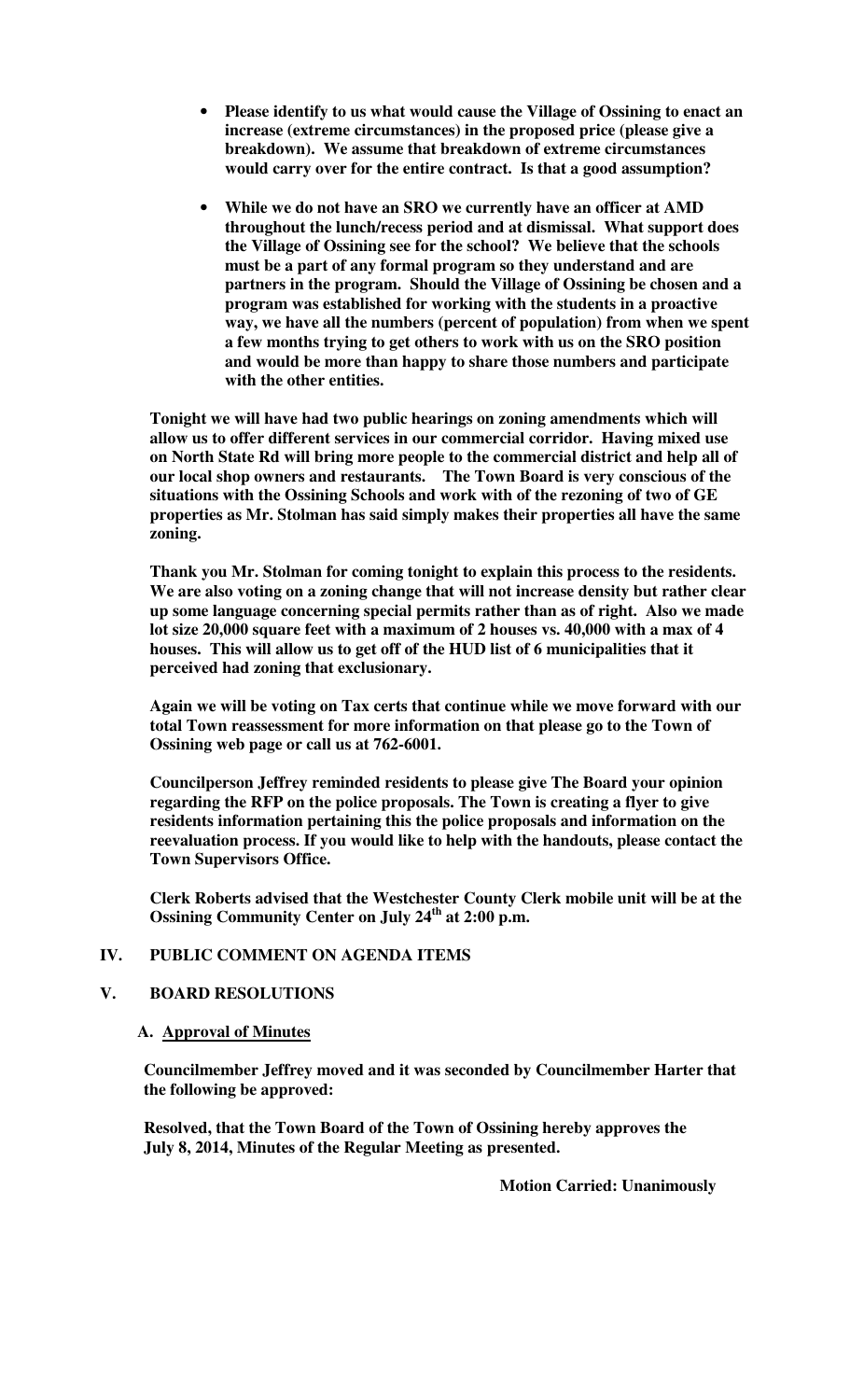## **B. Approval of Voucher Detail Report**

**Councilmember Blaha moved and it was seconded by Councilmember Wilcher that the following be approved:** 

**Resolved, that the Town Board of the Town of Ossining hereby approves the Voucher Detail Report dated July 22, 2014 in the amount of \$575,305.07**.

**Motion Carried: Unanimously** 

# **C. TAX CERTIORARI**

#### **Michael Kelly vs. Town Of Ossining**

**Councilmember Blaha moved and it was seconded by Councilmember Wilcher that the following be approved:** 

**WHEREAS, proceedings pursuant to Article 7 of the Real Property Tax Law of the State of New York were instituted by Michael Kelly against the Town of Ossining , to review the tax assessments made on Petitioner's property located at 1300 Pleasantville Road, Village of Briarcliff Manor, Town of Ossining, and designated on the tax assessment map of the Town of Ossining as Section 98.10-1-6 for Tax Assessment Years 2012 and 2013, which proceedings are now pending in the Supreme Court of the State of New York, County of Westchester, under Index Nos.65196-2012 and 64520-2013; and** 

**WHEREAS, the above Petitioner has agreed to a compromise and settlement of such proceedings, subject to the approval of the Town Board, correcting and reducing the assessed valuation of its real property and improvements, as follows:** 

Assessment Years 2012 thru 2013

Total Assessment:<br>\$49.200

\$49,200

be and the said assessments are hereby corrected and reduced to the following amounts:

 $\sim 20\, \mu$  m  $^{-1}$ 

| Assessment Year | Tax Year | Total Current Assessment | Reduction in Assessment | Proposed New Assessment |
|-----------------|----------|--------------------------|-------------------------|-------------------------|
| 2012            | 2013     | 49,200                   | 9.840                   | 39.360                  |
| 2013            | 2014     | 49,200                   | 9.840                   | 39.360                  |

**WHEREAS, any and all refunds necessitated by said settlement will be made without interest; and WHEREAS, the Town Board, upon the recommendation of the Assessor, concurred by the Town Attorney, finds the proposed settlement appropriate and in the best interest of the Town of Ossining; now therefore it is** 

**RESOLVED, that settlement of the proceedings, on the terms set forth herein, is hereby accepted and approved, subject to the approval of the Supreme Court, Westchester County, wherein such proceedings are pending; and it is further** 

**RESOLVED, that the Town Attorney is hereby authorized and directed to procure and execute any documents necessary to effectuate such settlement; and it is further** 

**RESOLVED, subject to the approval of the Supreme Court, Westchester County, that the Assessor is authorized and directed to make the changes and corrections to the individual unit assessment on the tax assessment roll of the Town of Ossining, which will be ordered pursuant to the Consent Judgment to be entered in**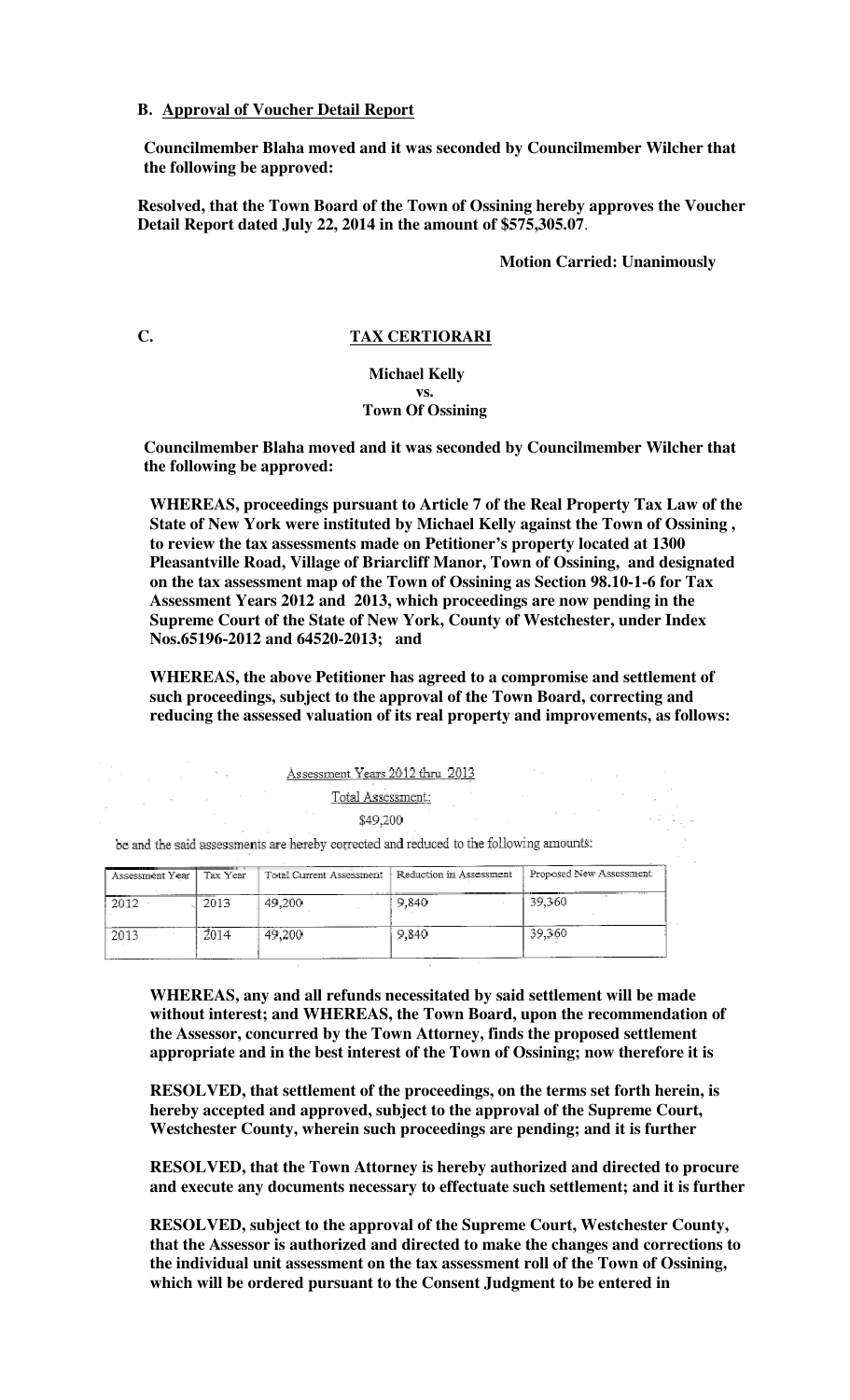**accordance with the terms of this settlement, and the Receiver of Taxes is authorized and directed to process and pay the refund of Town of Ossining taxes estimated to be \$234.52 , which will be ordered pursuant to said Consent Judgment.** 

**Motion Carried: Unanimously**

#### **D. TAX CERTIORARI**

# **Michael Kelly vs. Town Of Ossining**

**Councilmember Wilcher moved and it was seconded by Councilmember Harter that the following be approved:** 

**WHEREAS, proceedings pursuant to Article 7 of the Real Property Tax Law of the State of New York were instituted by Michael Kelly against the Town of Ossining , to review the tax assessments made on Petitioner's property located at 47 South Highland Avenue, Town of Ossining, and designated on the tax assessment map of the Town of Ossining as Section 97.7-6-21 for Tax Assessment Years 2012 and 2013, which proceedings are now pending in the Supreme Court of the State of New York, County of Westchester, under Index Nos.65192-2012 and 64530-2013; and** 

**WHEREAS, the above Petitioner has agreed to a compromise and settlement of such proceedings, subject to the approval of the Town Board, correcting and reducing the assessed valuation of its real property and improvements, as follows:** 

Assessment Years 2012 thru 2013

Total Assessment:

\$26,700

be and the said assessments are hereby corrected and reduced to the following amounts:

| Assessment Year | Tax Year                                 | Total Current Assessment | Reduction in Assessment | Proposed New Assessment |
|-----------------|------------------------------------------|--------------------------|-------------------------|-------------------------|
| 2012            | 2013                                     | 26,700                   | .<br>5,340              | 21.360                  |
| 2013            | the to the company's transporter<br>2014 | 26,700                   | 5.340                   | 21.360                  |

**WHEREAS, any and all refunds necessitated by said settlement will be made without interest; and WHEREAS, the Town Board, upon the recommendation of the Assessor, concurred by the Town Attorney, finds the proposed settlement appropriate and in the best interest of the Town of Ossining; now therefore it is** 

**RESOLVED, that settlement of the proceedings, on the terms set forth herein, is hereby accepted and approved, subject to the approval of the Supreme Court, Westchester County, wherein such proceedings are pending; and it is further** 

**RESOLVED, that the Town Attorney is hereby authorized and directed to procure and execute any documents necessary to effectuate such settlement; and it is further** 

**RESOLVED, subject to the approval of the Supreme Court, Westchester County, that the Assessor is authorized and directed to make the changes and corrections to the individual unit assessment on the tax assessment roll of the Town of Ossining, which will be ordered pursuant to the Consent Judgment to be entered in accordance with the terms of this settlement, and the Receiver of Taxes is authorized and directed to process and pay the refund of Town of Ossining taxes estimated to be \$ 166.16 , which will be ordered pursuant to said Consent Judgment.**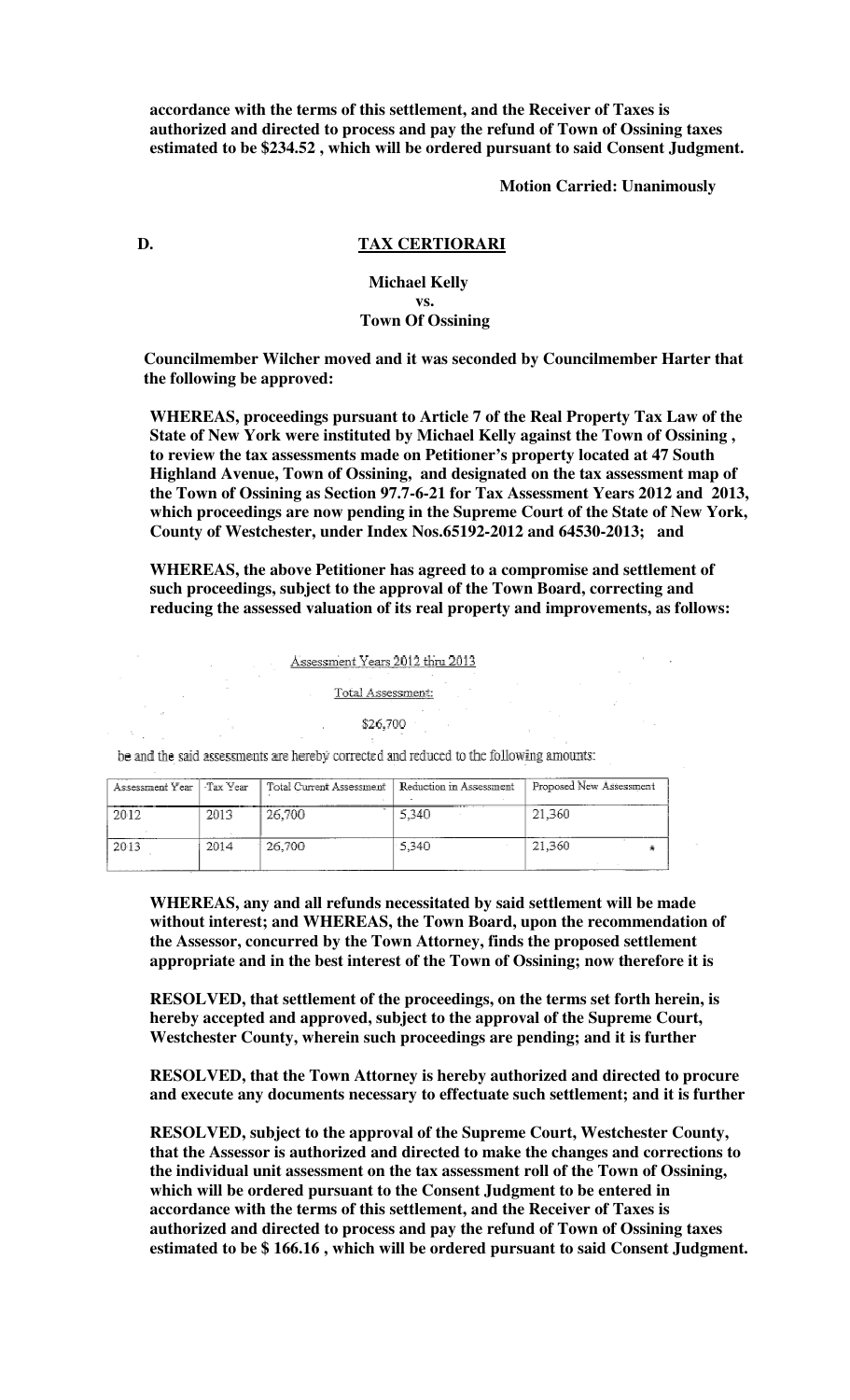#### **E. TAX CERTIORARI**

## **Michael Kelly vs. Town Of Ossining**

**Councilmember Blaha moved and it was seconded by Councilmember Wilcher that the following be approved:** 

**WHEREAS, proceedings pursuant to Article 7 of the Real Property Tax Law of the State of New York were instituted by Michael Kelly against the Town of Ossining , to review the tax assessments made on Petitioner's property located at 1300 Pleasantville Road, Village of Briarcliff Manor, Town of Ossining, and designated on the tax assessment map of the Town of Ossining as Section 98.10-1-6 for Tax Assessment Years 2003-2008, which proceedings are now pending in the Supreme Court of the State of New York, County of Westchester, under Index Nos.15233-03; 14951-04; 15727-05; 19077-06; 19101-07 and 20155-08; and** 

**WHEREAS, the above Petitioner has agreed to a compromise and settlement of such proceedings, subject to the approval of the Town Board, correcting and reducing the assessed valuation of its real property and improvements, as follows:** 

| 2003 | \$61,450 | \$0      | \$61,450 |
|------|----------|----------|----------|
| 2004 | \$61,450 | \$11,050 | \$50,400 |
| 2005 | \$61,450 | \$12,250 | \$49,200 |
| 2006 | \$61,450 | \$15,350 | \$46,100 |
| 2007 | \$61,450 | \$15,350 | \$46,100 |
| 2008 | \$61,450 | \$0      | \$61,450 |
|      |          |          |          |

**Tax Year Total Current Assessment Reduction in Assessment Revised Assessment** 

**WHEREAS, any and all refunds necessitated by said settlement will be made without interest; and WHEREAS, the Town Board, upon the recommendation of the Assessor, concurred by the Town Attorney, finds the proposed settlement appropriate and in the best interest of the Town of Ossining; now therefore it is** 

**RESOLVED, that settlement of the proceedings, on the terms set forth herein, is hereby accepted and approved, subject to the approval of the Supreme Court, Westchester County, wherein such proceedings are pending; and it is further** 

**RESOLVED, that the Town Attorney is hereby authorized and directed to procure and execute any documents necessary to effectuate such settlement; and it is further** 

**RESOLVED, subject to the approval of the Supreme Court, Westchester County, that the Assessor is authorized and directed to make the changes and corrections to the individual unit assessment on the tax assessment roll of the Town of Ossining, which will be ordered pursuant to the Consent Judgment to be entered in accordance with the terms of this settlement, and the Receiver of Taxes is authorized and directed to process and pay the refund of Town of Ossining taxes estimated to be \$367.09 , which will be ordered pursuant to said Consent Judgment.** 

 **Motion Carried: Unanimously**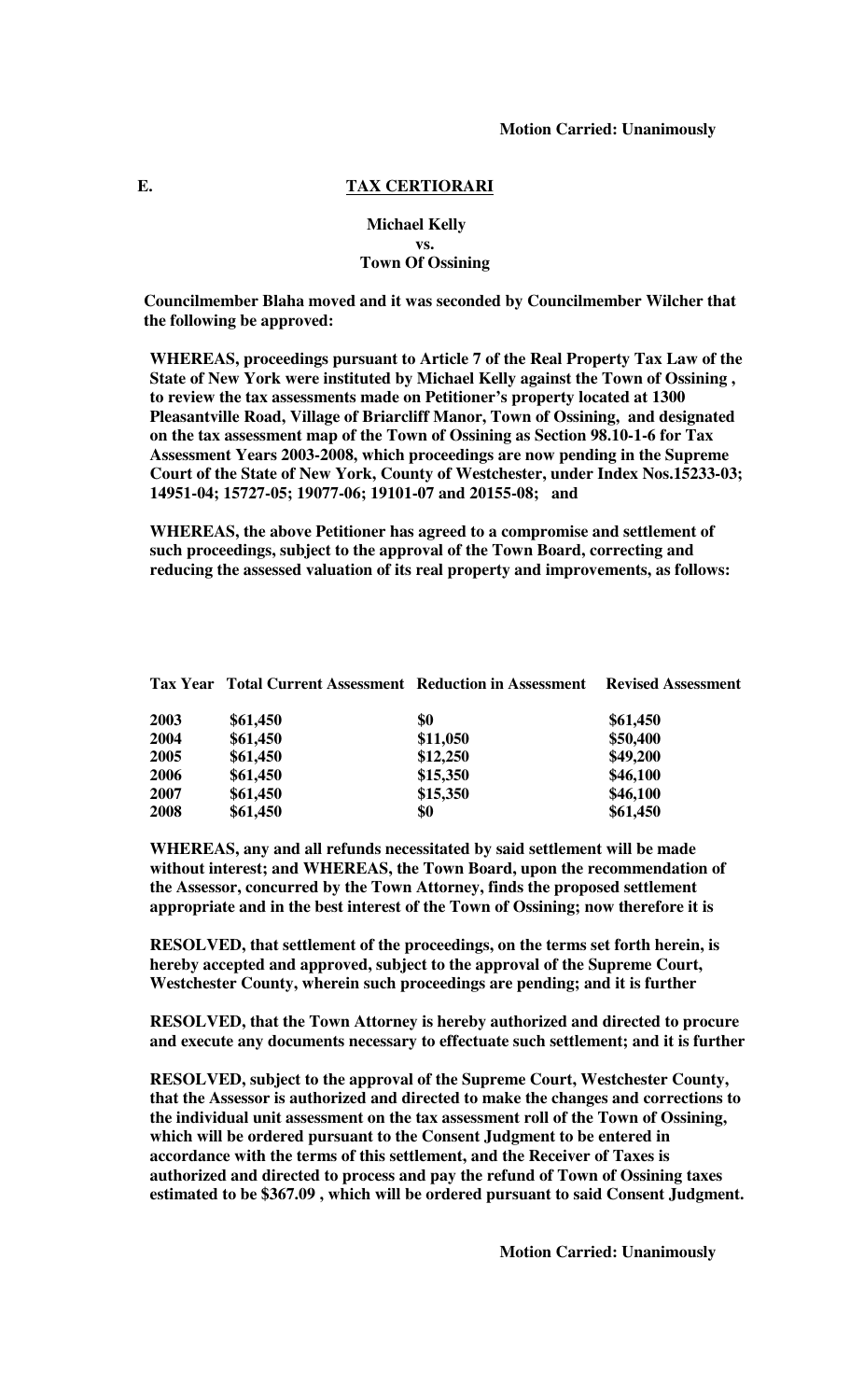## **F. TAX CERTIORARI**

## **CVS Albany, LLC #2080-02 & 03 vs. Town Of Ossining**

**Councilmember Wilcher moved and it was seconded by Councilmember Harter that the following be approved:** 

**WHEREAS, proceedings pursuant to Article 7 of the Real Property Tax Law of the State of New York were instituted by CVS Albany, LLC #2080-02 & 03 against the Town of Ossining , to review the tax assessments made on Petitioner's property located at 210 South Highland Avenue, Town of Ossining, and designated on the tax assessment map of the Town of Ossining as Section 97.15, Block 3, Lot 13 for Tax Assessment Years 2009-2013, which proceedings are now pending in the Supreme Court of the State of New York, County of Westchester, under Index Nos.21873/09; 23561/10; 14393/11; 65479/12, and 65397/13; and** 

**WHEREAS, the above Petitioner has agreed to a compromise and settlement of such proceedings, subject to the approval of the Town Board, correcting and reducing the assessed valuation of its real property and improvements, as follows:** 

|      | <b>Asst. Year Total Current Assessment Reduction in Assessment</b> |          | <b>Revised Assessment</b> |
|------|--------------------------------------------------------------------|----------|---------------------------|
| 2009 | \$275,000                                                          | \$36,818 | \$238,182                 |
| 2010 | \$275,000                                                          | \$43,230 | \$231,770                 |
| 2011 | \$275,000                                                          | \$34,038 | \$240,962                 |
| 2012 | \$275,000                                                          | \$24,717 | \$250,283                 |
| 2013 | \$275,000                                                          | \$17,802 | \$257,198                 |
|      |                                                                    |          |                           |

**WHEREAS, any and all refunds necessitated by said settlement will be made without interest; and WHEREAS, the Town Board, upon the recommendation of the Assessor, concurred by the Town Attorney, finds the proposed settlement appropriate and in the best interest of the Town of Ossining; now therefore it is** 

**RESOLVED, that settlement of the proceedings, on the terms set forth herein, is hereby accepted and approved, subject to the approval of the Supreme Court, Westchester County, wherein such proceedings are pending; and it is further** 

**RESOLVED, that the Town Attorney is hereby authorized and directed to procure and execute any documents necessary to effectuate such settlement; and it is further** 

**RESOLVED, subject to the approval of the Supreme Court, Westchester County, that the Assessor is authorized and directed to make the changes and corrections to the individual unit assessment on the tax assessment roll of the Town of Ossining, which will be ordered pursuant to the Consent Judgment to be entered in accordance with the terms of this settlement, and the Receiver of Taxes is authorized and directed to process and pay the refund of Town of Ossining taxes estimated to be \$2,255.04 , which will be ordered pursuant to said Consent Judgment.** 

**Motion Carried: Unanimously**

# **G. TAX CERTIORARI**

**Lawrence Praeger vs. Town Of Ossining**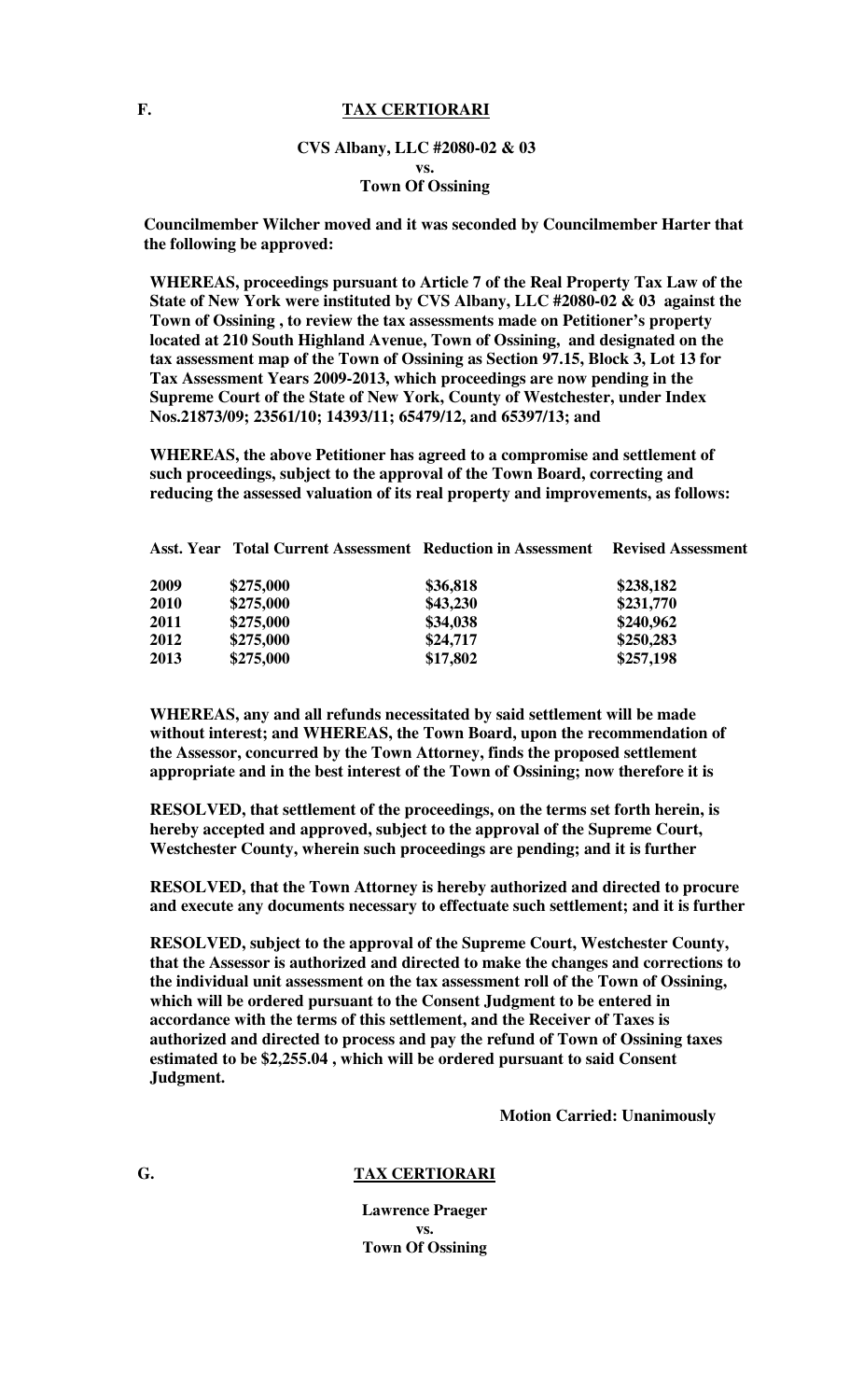**Councilmember Jeffrey moved and it was seconded by Councilmember Wilcher that the following be approved:** 

**WHEREAS, proceedings pursuant to Article 7 of the Real Property Tax Law of the State of New York were instituted by Lawrence Praeger against the Town of Ossining , to review the tax assessments made on Petitioner's property located at 57 Becker Lane, Town of Ossining, and designated on the tax assessment map of the Town of Ossining as Section 97.20, Block 1, Lot 30( formerly known as 97.20-1-30.1 and 97.20-1-30.2) for Tax Assessment Year 2013, which proceedings are now pending in the Supreme Court of the State of New York, County of Westchester, under Index No.67319/13; and** 

**WHEREAS, the above Petitioner has agreed to a compromise and settlement of such proceedings, subject to the approval of the Town Board, correcting and reducing the assessed valuation of its real property and improvements, as follows:** 

**WHEREAS, The Town of Ossining shall remove Section 97.20, Block 1, Lot 30.1 and Section 97.20, Block 1, Lot 30.2 from the 2013 assessment roll and create a parcel known as Section 97.20, Block 1, Lot 30 and reduce the assessments from \$81,770 to \$62, 700 as follows:** 

#### **FROM**

| <b>Asst. Roll Property</b> |                                           | <b>Assessment New Assessment A/V Reduct.</b> |          |
|----------------------------|-------------------------------------------|----------------------------------------------|----------|
| 2013                       | Section 97.20, Block 1, Lot 30.1 \$37,740 | \$28,970                                     | \$8,770  |
| 2013                       | Section 97.20, Block 1, Lot 30.2 \$44,030 | \$33,730                                     | \$10,300 |

|                            | то                             |                       |                          |
|----------------------------|--------------------------------|-----------------------|--------------------------|
| <b>Asst. Roll Property</b> |                                | <b>New Assessment</b> | <b>Total A/V Reduct.</b> |
| 2013                       | Section 97.20, Block 1, Lot 30 | \$62,700              | \$19,070                 |

**WHEREAS, taxes have been levied on 2013 Roll and for refund purposes on such parcels, the refunds are to be based on the above parcel assessed value reductions, and** 

**WHEREAS, any and all refunds necessitated by said settlement will be made without interest; and WHEREAS, the Town Board, upon the recommendation of the Assessor, concurred by the Town Attorney, finds the proposed settlement appropriate and in the best interest of the Town of Ossining; now therefore it is** 

**RESOLVED, that settlement of the proceedings, on the terms set forth herein, is hereby accepted and approved, subject to the approval of the Supreme Court, Westchester County, wherein such proceedings are pending; and it is further** 

**RESOLVED, that the Town Attorney is hereby authorized and directed to procure and execute any documents necessary to effectuate such settlement; and it is further** 

**RESOLVED, subject to the approval of the Supreme Court, Westchester County, that the Assessor is authorized and directed to make the changes and corrections to the individual unit assessment on the tax assessment roll of the Town of Ossining, which will be ordered pursuant to the Consent Judgment to be entered in accordance with the terms of this settlement, and the Receiver of Taxes is authorized and directed to process and pay the refund of Town of Ossining taxes estimated to be \$234.85 , which will be ordered pursuant to said Consent Judgment.**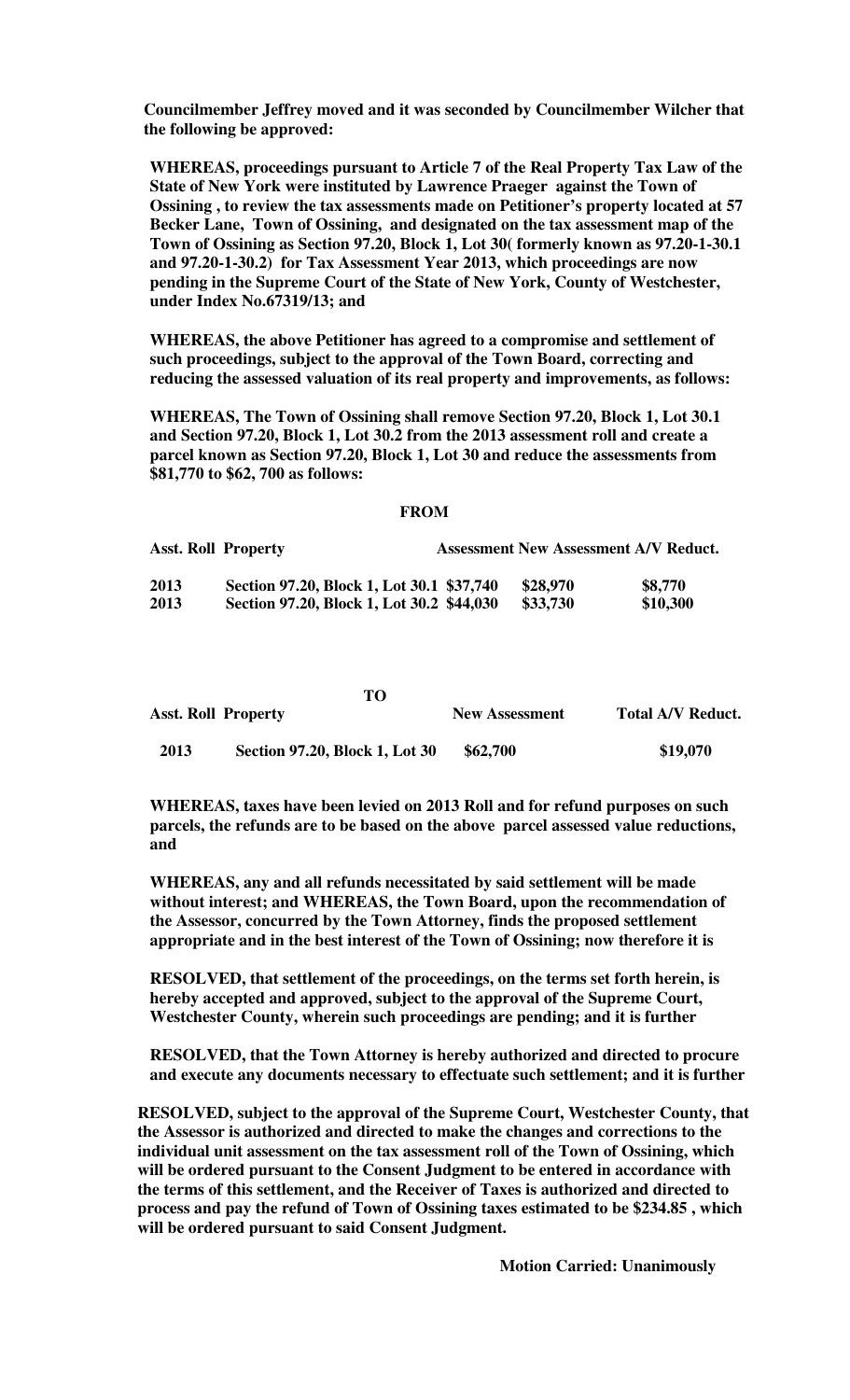# **H. LOCAL LAW 2 OF 2014 FOR THE PURPOSE OFAMENDING THE MULTIFAMILY PROVISIONS OF THE ZONING LAW**

**Councilmember Blaha moved and it was seconded by Councilmember Wilcher that the following be approved:** 

**WHEREAS, the Town Board is considering the adoption of a Local Law for the purpose of amending the multifamily provisions of the Town Zoning Law (the "Proposed Action"); and** 

**WHEREAS, the Town Board has found that the Local Law is consistent with the Town's Comprehensive Plan in that the Plan states that one of its objectives is to, "Cooperate in efforts to make a wide variety of housing opportunities available to members of the community" (p. C-3); and** 

**WHEREAS, in accordance with the requirements of the New York State Environmental Quality Review Act (SEQRA), the Town Board is the only Involved Agency with respect to the Proposed Action and is therefore the Lead Agency; and** 

**WHEREAS, the Town Board held a public hearing regarding the subject Local Law on June 25, 2014 during which all persons interested were given an opportunity to be heard; and** 

**WHEREAS, in accordance with Section 200-52 of the Town's Zoning Law, the Town Board referred the subject Local Law to the Town Planning Board and via a memorandum dated July 9, 2014 received comments and a positive recommendation in response; and** 

**WHEREAS, the Town Board has given due consideration to the Planning Board's comments and recommendation and has revised the proposed Local Law in response thereto; and** 

**WHEREAS, in accordance with Sections 239-l and m of the New York State General Municipal Law, the Town Board referred the subject Local Law to the Westchester County Department of Planning (WCDP) and received a response from the WCDP by letter dated June 16, 2014; and** 

**WHEREAS, said letter from the WCDP states in part that, "These revisions should expand opportunities for multi-family developments through the reduction of minimum lot area and streamline the procedure for consideration of such applications;" and** 

 **WHEREAS, Town Board has given due consideration to the comments of the WCDP.** 

 **NOW, THEREFORE, BE IT RESOLVED, AS FOLLOWS:** 

- **1. The Town Board hereby adopts and incorporates the recitations and statements set forth above as if fully set forth and resolved herein.**
- **2. After conducting a hard look at the Full Environmental Assessment Form and other materials related to the Proposed Action, the Town Board hereby adopts the attached Negative Declaration for the reasons stated therein, thereby finding that the Proposed Action will have no significant adverse impact upon the environment and thereby ending the SEQRA process.**
- **3. The Town Board hereby adopts Local Law 2 of 2014; except as specifically modified by the amendments contained therein, the Town of Ossining Zoning Law, as originally adopted and amended from time to time thereafter, is to remain in full force and effect.**

**Motion Carried: Unanimously** 

## **VI. CORRESPONDENCE TO BE RECEIVED AND FILED**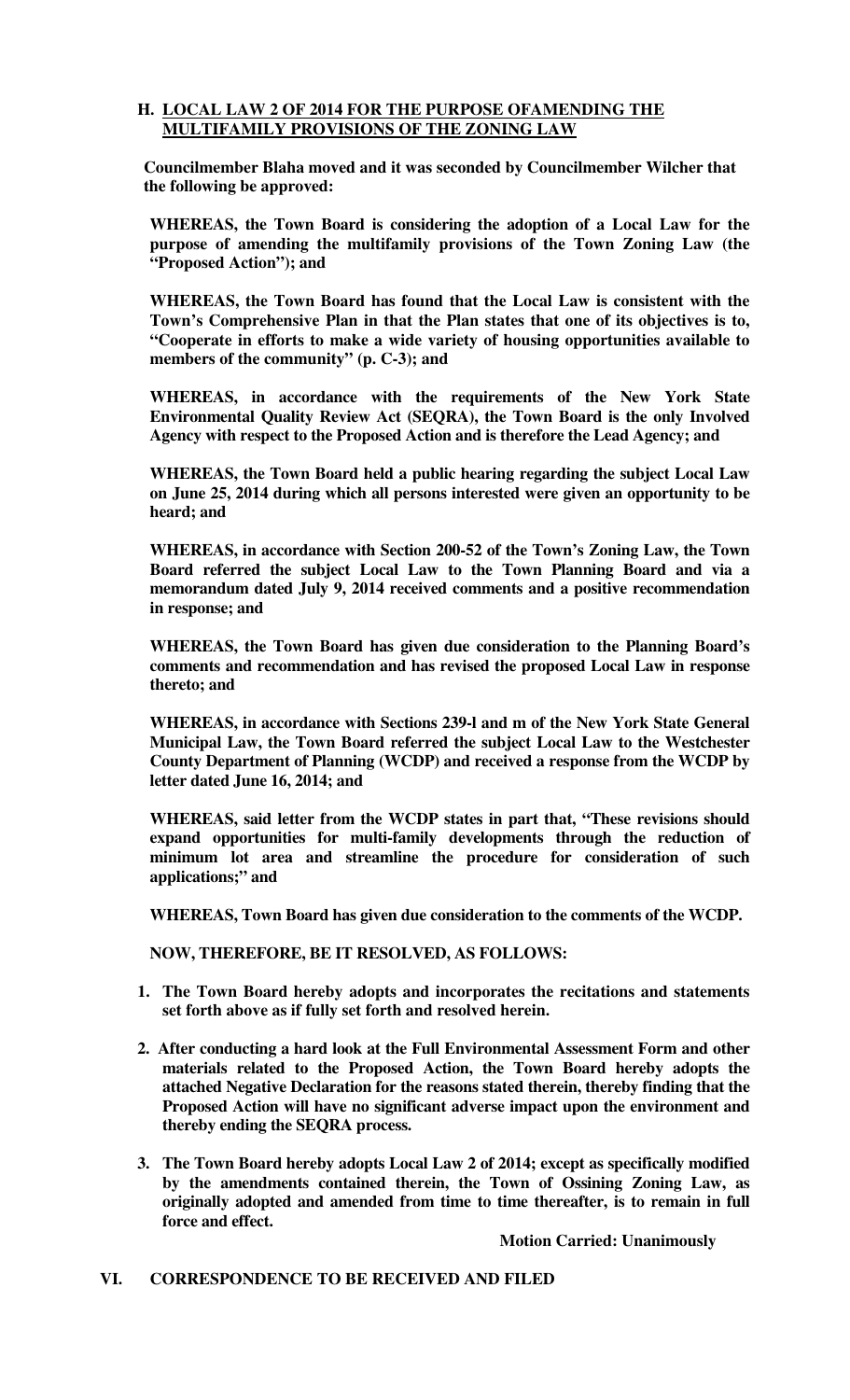**Councilmember Wilcher moved and it was seconded by Councilmember Jeffrey that the following be approved:** 

**Resolved, that the Town Board of the Town of Ossining hereby accepts the following meeting minutes:** 

- **Town Planning Board Resolution Wetlands Permit Approvals dated July 7, 2014**
- **Town Planning Board Minutes dated June 25, 2014**

**Motion Carried: Unanimously** 

- **VII. MONTHLY REPORTS**
- **VIII. VISITOR RECOGNITION**
- **IX. ADJOURNMENT -EXECUTIVE SESSION-LEGAL ADVICE**

**At 8:40 p.m. Councilmember Jeffrey moved and it was seconded by Councilmember Harter that the meeting be adjourned.** 

**Motion Carried: Unanimously** 

**Approved: \_\_\_\_\_\_\_\_\_\_\_\_\_\_\_\_\_\_\_\_\_\_\_\_\_\_\_\_\_\_\_** 

 **Mary Ann Roberts, Town Clerk**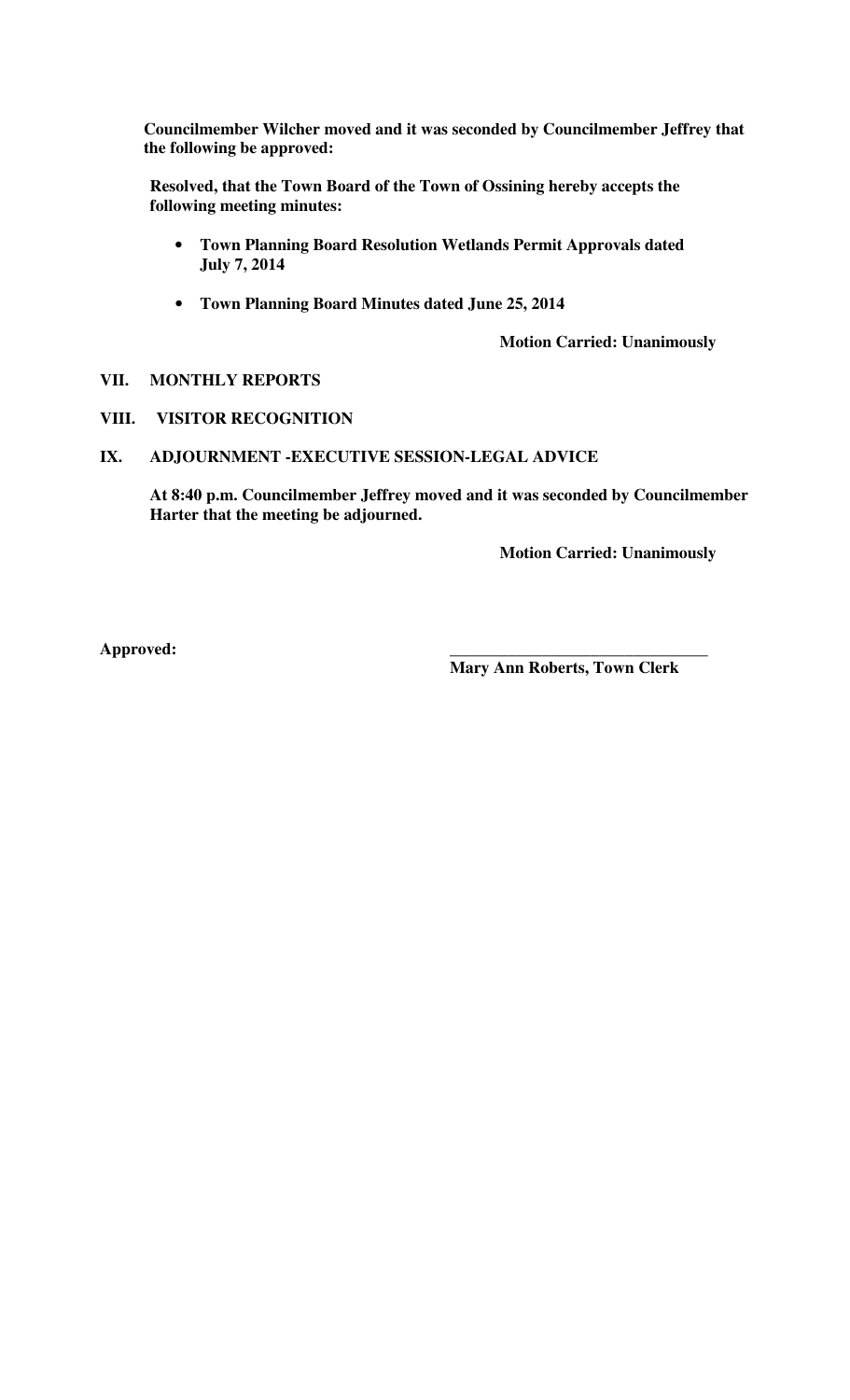State Environmental Quality Review

# **NEGATIVE DECLARATION**  Notice of Determination of Non-Significance

Date of Adoption: \_\_\_\_\_\_\_\_\_\_\_\_\_, 2014

 This notice is issued pursuant to Part 617 of the implementing regulations pertaining to Article 8 (State

Environmental Quality Review Act) of the Environmental Conservation Law.

 The Town of Ossining Town Board, as Lead Agency, has determined that the Proposed Action described below will not have a significant adverse effect on the environment and a Draft Environmental Impact Statement will not be prepared.

**Name of Action:** Local Law for the Purpose of Amending the Multifamily Provisions of the Zoning Law

# **SEQR Status:** Type I

# **Conditioned Negative Declaration:** No

**Description of Action:** The Ossining Town Board has a desire to amend the multifamily provisions of the Multifamily, Multifamily-Inn and General Business zoning districts of the Zoning Law in order to expand the opportunities for multifamily housing and therefore increase the opportunities for affordable housing in the Town.

**Location:** Town of Ossining, Westchester County

Reasons Supporting This Determination:

The proposed Local Law would amend the Zoning Law as follows:

- 1. The Multifamily District permits multifamily development as a conditional use subject to Planning Board approval. The proposed Local Law changes multifamily development to a use subject to only site plan approval. Given the requirements of the site plan approval and State Environmental Quality Review processes, the practical difference between conditional use permit approval and site plan approval is not significant. Further, the minimum lot size in this district is 40,000 square feet for multifamily development, which would be reduced to 20,000 square feet. This reduction in minimum lot size would not result in an increase in residential density or in the total number of dwelling units which could be built in this zoning district.
- 2. The Multifamily-Inn District allows multifamily development as a conditional use subject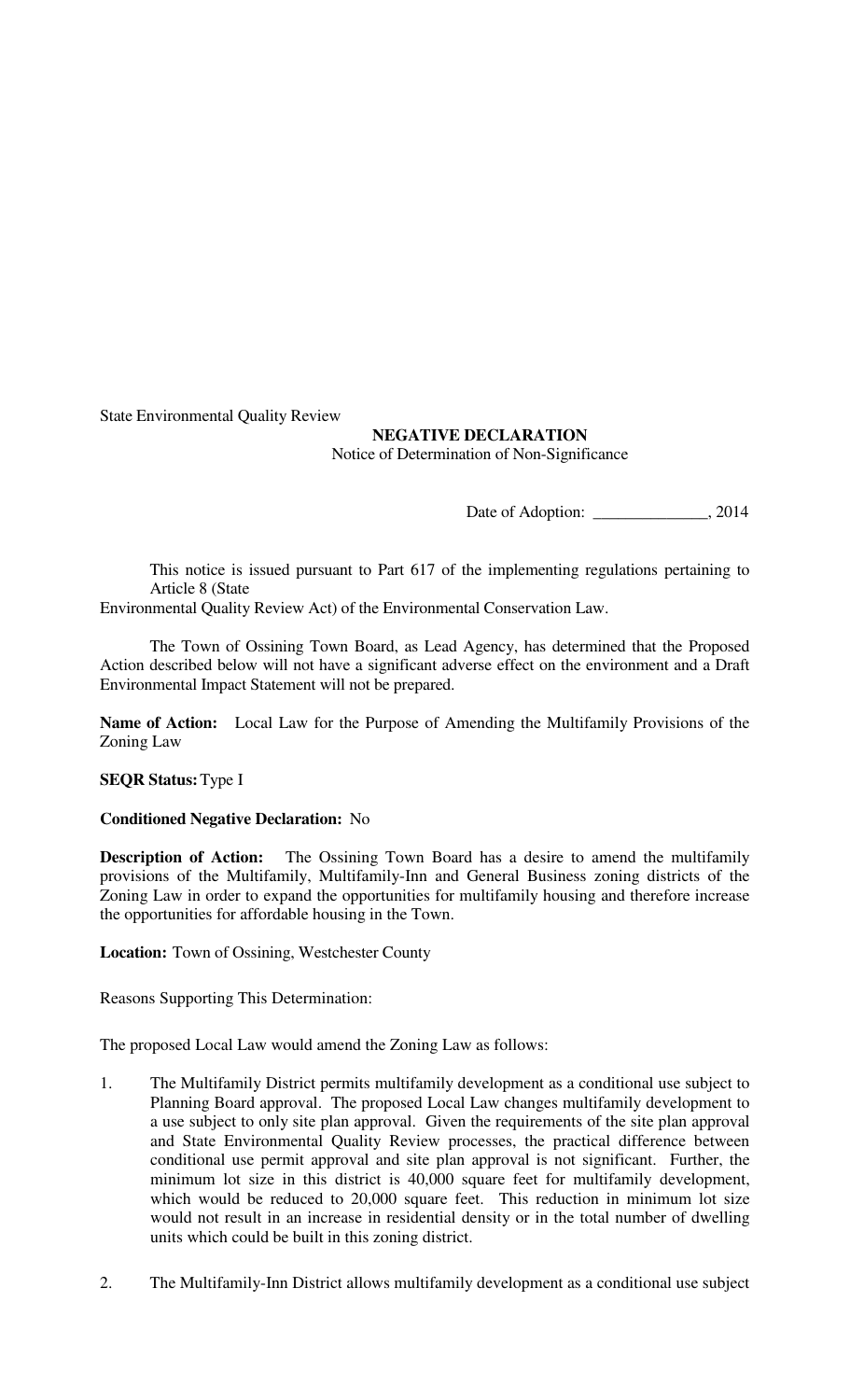to Planning Board approval. The proposed Local Law changes multifamily development to a use subject to only site plan approval. Given the requirements of the site plan approval and State Environmental Quality Review processes, the practical difference between conditional use permit approval and site plan approval is not significant. Further, the minimum lot size in this district is 40,000 square feet for multifamily development, which would be reduced to 20,000 square feet. This reduction in minimum lot size would not result in an increase in residential density or in the total number of dwelling units which could be built in this zoning district.

# SEOR Negative Declaration **Page 2** Page 2

3. The General Business District also permits multifamily development and mixed uses (residential space above commercial space) as conditional uses subject to Planning Board approval. The proposed Local Law changes multifamily development and mixed uses to uses subject to only site plan approval. Given the requirements of the site plan approval and State Environmental Quality Review processes, the practical difference between conditional use permit approval and site plan approval is not significant.

The minimum lot size for almost all of the uses permitted in the General Business District is 20,000 square feet, except for self-storage facilities and multifamily development. The proposed Local Law reduces the minimum lot size for multifamily uses from one acre to 20,000 square feet. This reduction in minimum lot size would not result in an increase in residential density or in the total number of dwelling units which could be built in this zoning district.

Implementation of the proposed Local Law will be no less protective of the environment than is the case with the existing zoning provisions. The Proposed Action does not involve site-specific construction or development activity. The proposed provisions to be added to the Zoning Law are exercises of the police powers of the Town to protect the health, safety and general welfare of its residents.

The Proposed Action is not expected to result in any significant adverse impacts on the environment. More specifically:

- 1. The Proposed Action does not directly involve construction on, or physical alteration of, any properties.
- 2. The Proposed Action will not have a significant adverse environmental impact with respect to any unique or unusual land forms.
- 3. The Proposed Action will not have a significant adverse environmental impact on any wetlands or other surface water bodies.
- 4. The Proposed Action will not have a significant adverse environmental impact with respect to new or additional use of ground water, and will not have a significant adverse environmental impact with respect to the introduction of contaminants to ground water or an aquifer.
- 5. The Proposed Action will not have a significant adverse environmental impact with respect to the development of lands subject to flooding.
- 6. The Proposed Action will not have a significant adverse environmental impact on any State regulated air emission source.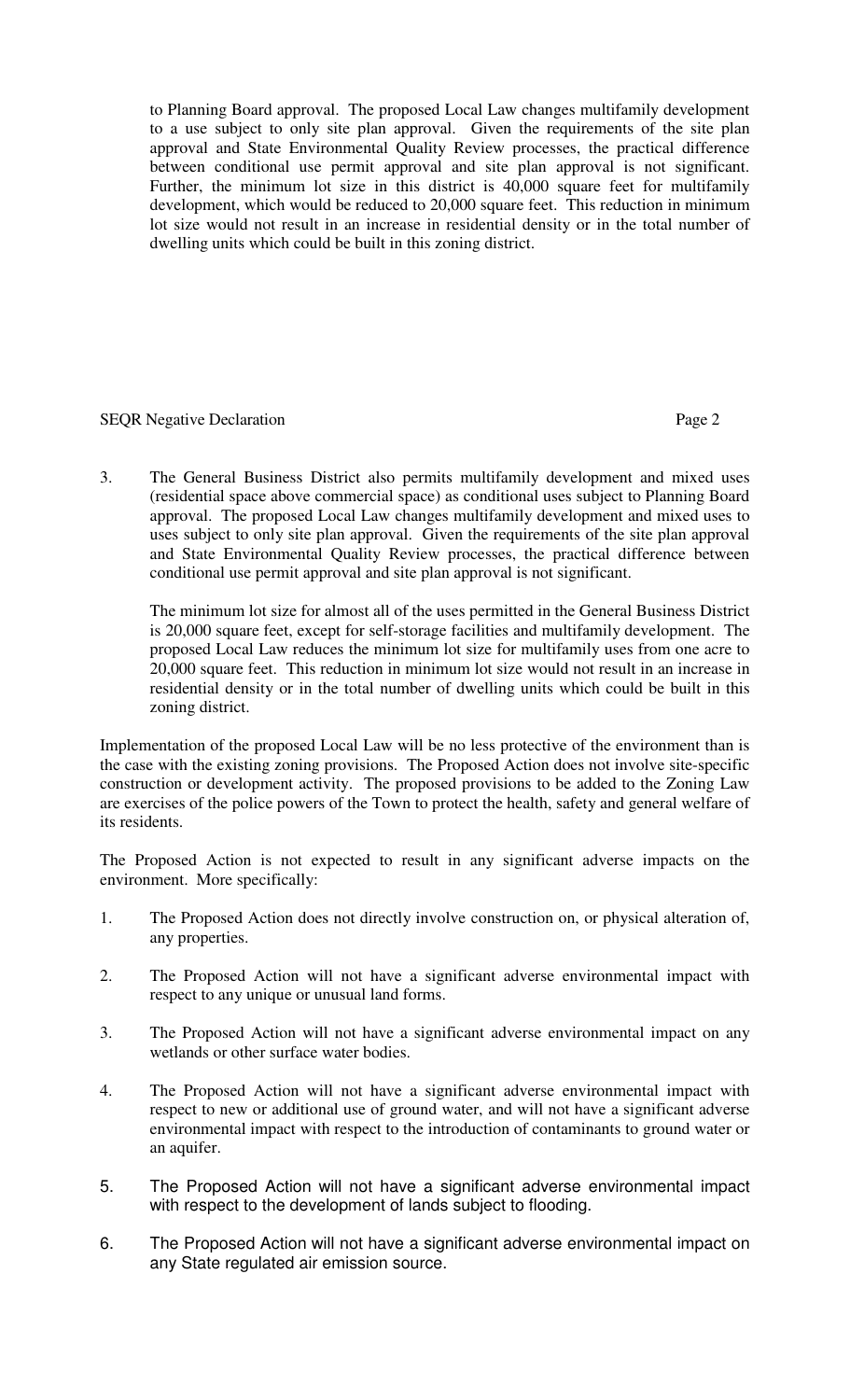- 7. The Proposed Action will not have a significant adverse environmental impact with respect to the loss of flora or fauna.
- 8. The Proposed Action will not have a significant adverse environmental impact on agricultural resources.
- 9. The Proposed Action will not have a significant adverse environmental impact on any scenic or aesthetic resources.
- 10. The Proposed Action will not have a significant adverse environmental impact on any historic or archaeological resources.
- 11. The Proposed Action will not have a significant adverse environmental impact with respect to the loss of recreational opportunities or with respect to a reduction of an open space resource as designated in any

SEQR Negative Declaration Page 3

adopted municipal open space plan.

- 12. The Proposed Action will not have a significant adverse environmental impact on a Critical Environmental Area (CEA).
- 13. The Proposed Action will not have a significant adverse environmental impact on existing transportation systems.
- 14. The Proposed Action will not have a significant adverse environmental impact as a result of an increase in the use of any form of energy.
- 15. The Proposed Action will not have a significant adverse environmental impact as a result of an increase in noise, odors or outdoor lighting.
- 16. The Proposed Action will not have a significant adverse environmental impact on human health from exposure to new or existing sources of contaminants.
- 17. The Proposed Action will not have a significant adverse environmental impact as a result of being inconsistent with adopted land use plans.
- 18. The Proposed Action will not have a significant adverse environmental impact as a result of being inconsistent with the existing community character.

Based upon this information and the information in the Full Environmental Assessment Form, the Town Board finds that the Proposed Action will not have any significant adverse impacts upon the environment. This Negative Declaration indicates that no environmental impact statement need be prepared and that the SEQRA process is complete.

| <b>Lead Agency:</b> | Town of Ossining Town Board |
|---------------------|-----------------------------|
|                     | <b>Municipal Building</b>   |
|                     | 16 Croton Avenue            |
|                     | Ossining, New York 10562    |

#### **For Further Information:**

| <b>Contact Person:</b> | Susanne Donnelly, Supervisor |
|------------------------|------------------------------|
|                        | <b>Municipal Building</b>    |
|                        | 16 Croton Avenue             |
|                        | Ossining, New York 10562     |
|                        | $(914) 762 - 6001$           |